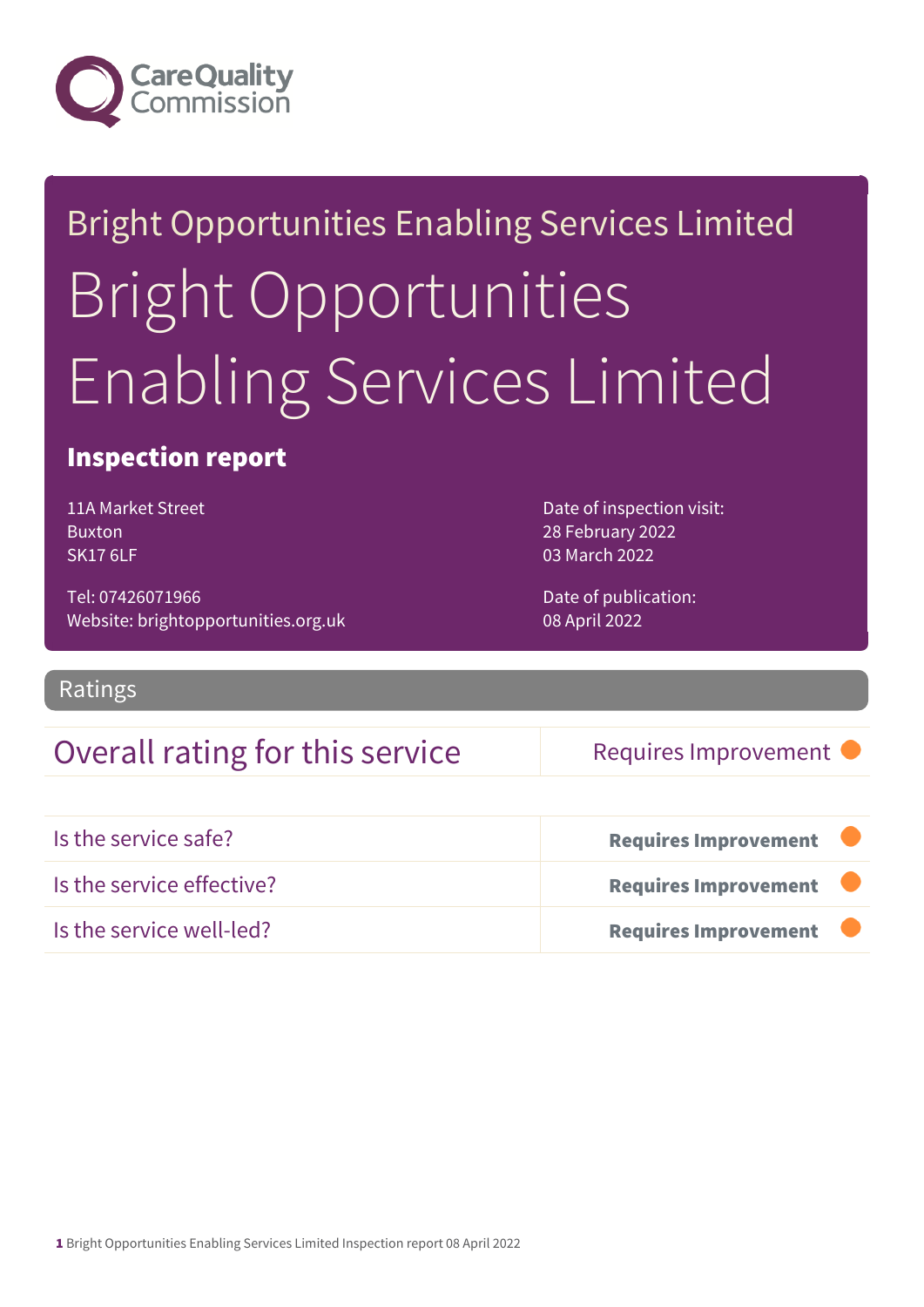## Summary of findings

### Overall summary

We expect health and social care providers to guarantee people with a learning disability and autistic people respect, equality, dignity, choices and independence and good access to local communities that most people take for granted. 'Right support, right care, right culture' is the guidance CQC follows to make assessments and judgements about services supporting people with a learning disability and autistic people and providers must have regard to it.

#### About the service

Bright Opportunities Enabling Service is a supported living service providing personal care to four people at the time of this inspection. The service supports people in their own homes. There is also a day centre section to the business. CQC do not regulate day centres so this was not looked at as part of this inspection.

People's experience of using this service and what we found

#### Right Support

There were times when a person had restrictions on their liberty without the appropriate lawful authorisation. The service did not always support people to have maximum possible choice, control and independence. People did not always have control over their own lives. There was not always a process of best interest decision making and staff did not always know what decisions people could make for themselves.

#### Right Care

People received compassionate care from staff who were kind. However, people's dignity was not always promoted when people displayed behaviours that were normal for them. There were always enough staff to make sure people received the support they required. People took part in activities they enjoyed. Staff knew people well and were committed to ensuring people achieved good outcomes from their support.

#### Right Culture

The governance processes were not always effective and had not identified where best practice was not followed. Relatives and professionals told us there was a culture of openness and support. Staff turnover was very low, which supported people to receive consistent care from staff who knew them well.

For more details, please see the full report which is on the CQC website at www.cqc.org.uk

#### Why we inspected

We undertook this inspection to assess that the service is applying the principles of Right Support, Right Care, Right Culture.

#### Follow up

We will request an action plan from the provider to understand what they will do to improve the standards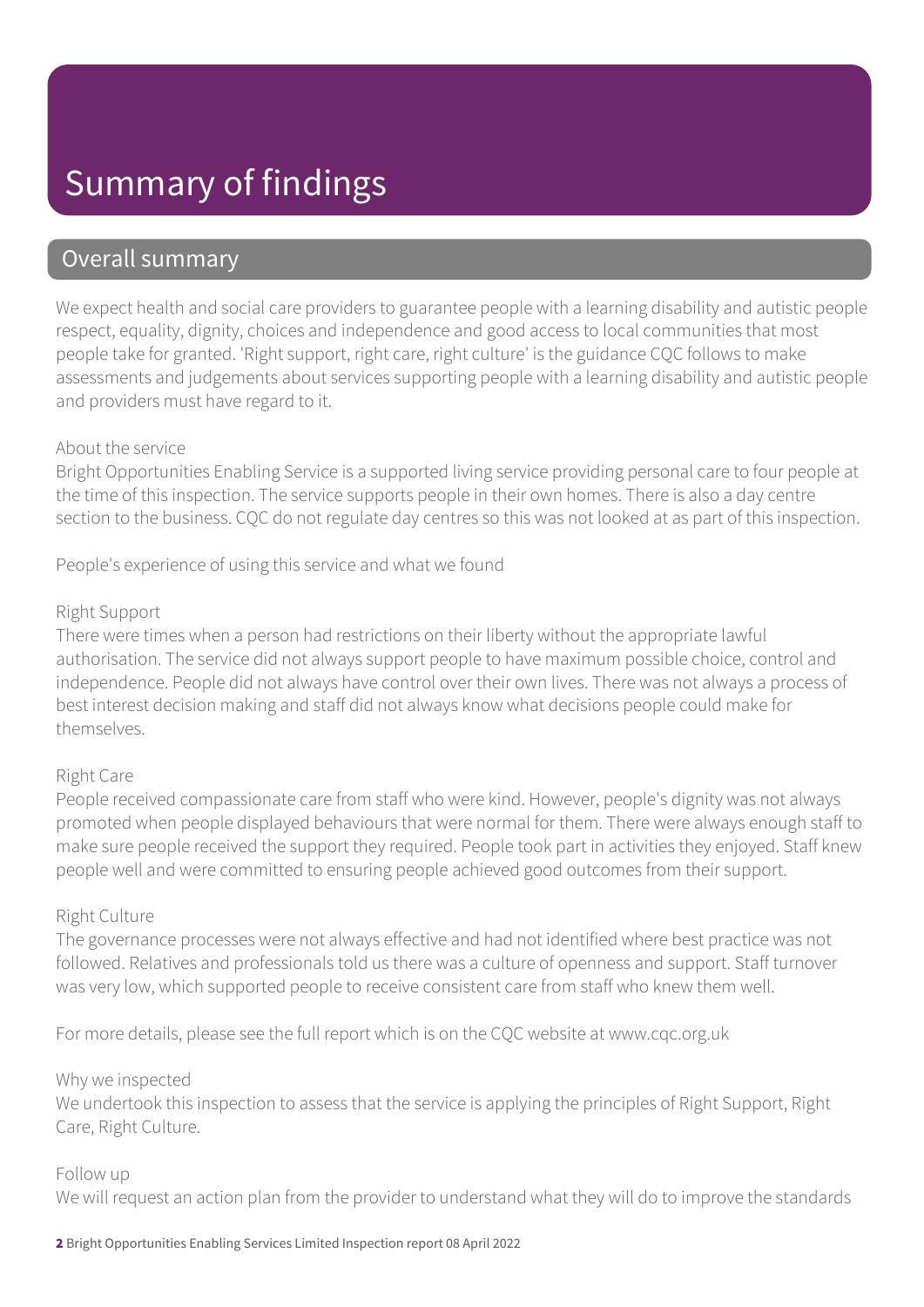of quality and safety. We will work alongside the provider and local authority to monitor progress. We will meet with the provider after this report has been published to discuss how improvements have been implemented and imbedded. We will return to visit as per our re-inspection programme. If we receive any concerning information we may inspect sooner.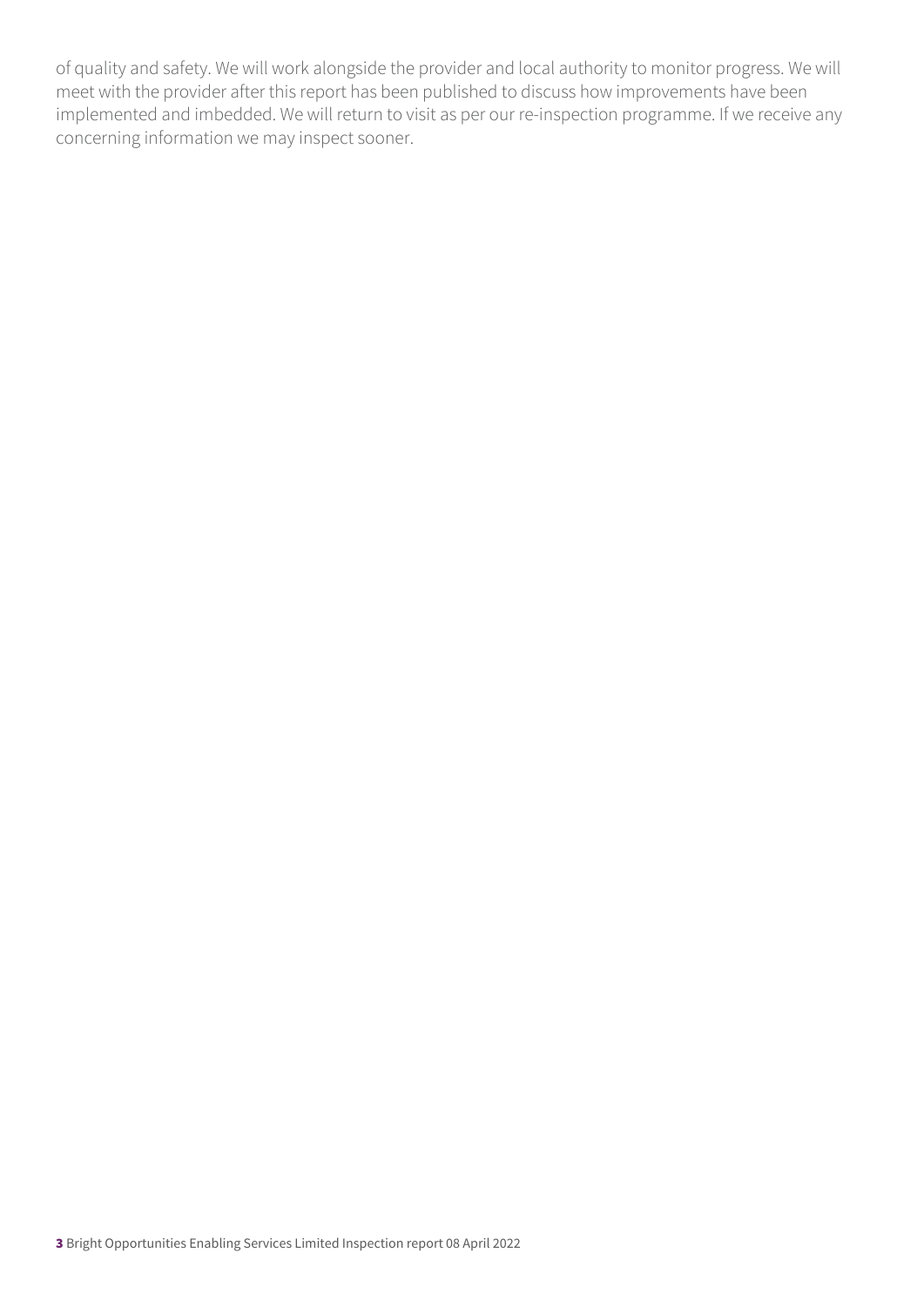### The five questions we ask about services and what we found

We always ask the following five questions of services.

| Is the service safe?                           | <b>Requires Improvement</b> |
|------------------------------------------------|-----------------------------|
| The service was exceptionally not always safe. |                             |
| Details are in our safe findings below.        |                             |
| Is the service effective?                      | <b>Requires Improvement</b> |
| The service was not always effective.          |                             |
| Details are in our effective findings below.   |                             |
| Is the service well-led?                       | <b>Requires Improvement</b> |
| The service was not always well-led.           |                             |
| Details are in our well-Led findings below.    |                             |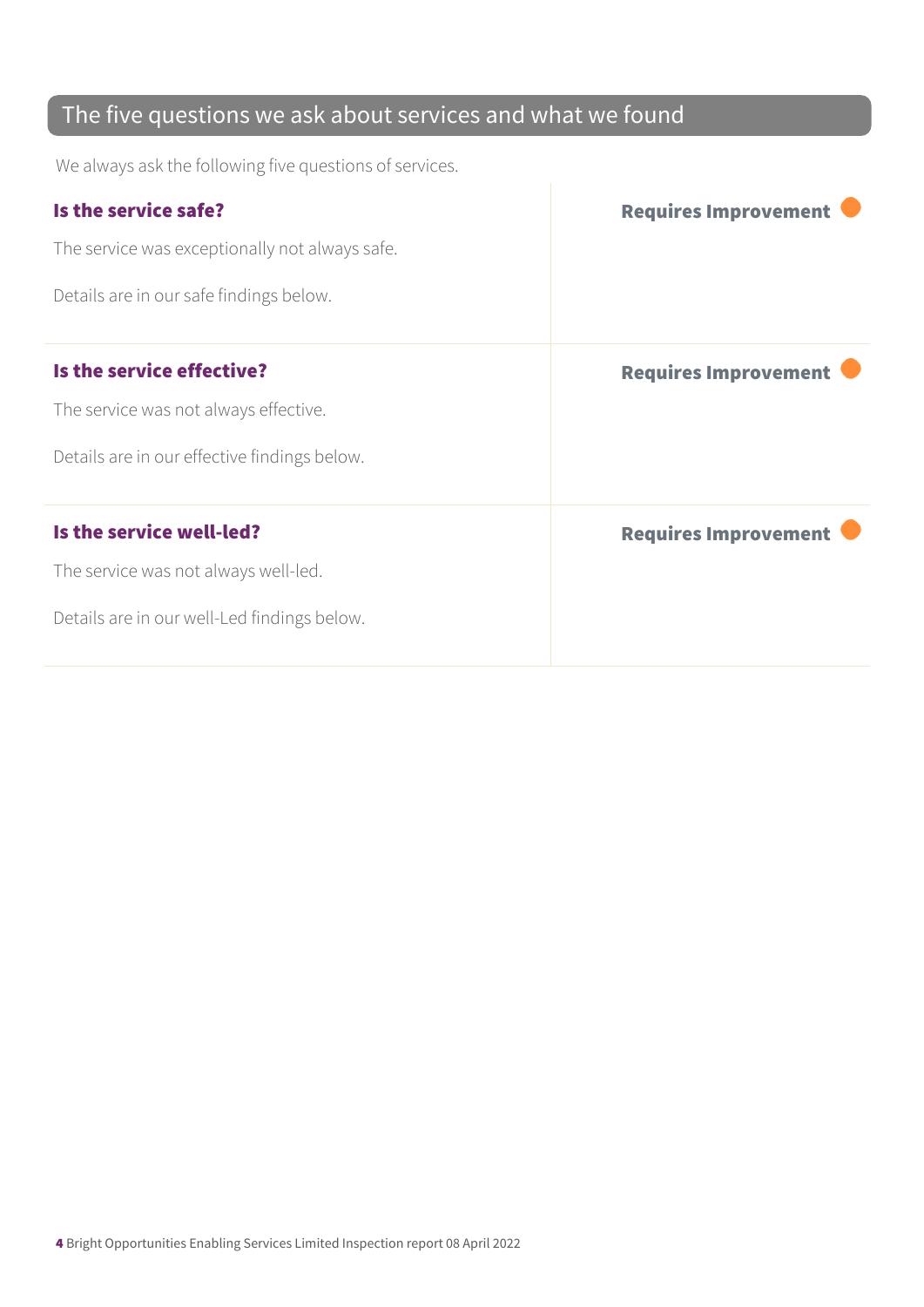

# Bright Opportunities Enabling Services Limited

### Detailed findings

# Background to this inspection

#### The inspection

We carried out this inspection under Section 60 of the Health and Social Care Act 2008 (the Act) as part of our regulatory functions. We checked whether the provider was meeting the legal requirements and regulations associated with the Act. We looked at the overall quality of the service and provided a rating for the service under the Care Act 2014.

Inspection team This inspection was carried out by one inspector.

#### Service and service type

This service provides care and support to people living in two 'supported living' settings, so that they can live as independently as possible. People's care and housing are provided under separate contractual agreements. CQC does not regulate premises used for supported living; this inspection looked at people's personal care and support.

The service had a manager registered with the Care Quality Commission. This means that they are legally responsible for how the service is run and for the quality and safety of the care provided.

#### Notice of inspection

We gave the service two hours' notice of the inspection. This was because the service is small, and people are often out. We wanted to be sure there would be people available to speak with us.

Inspection activity started on 28 February 2022 and ended on 5 March 2022. We visited the office location on 3 March 2022.

What we did before inspection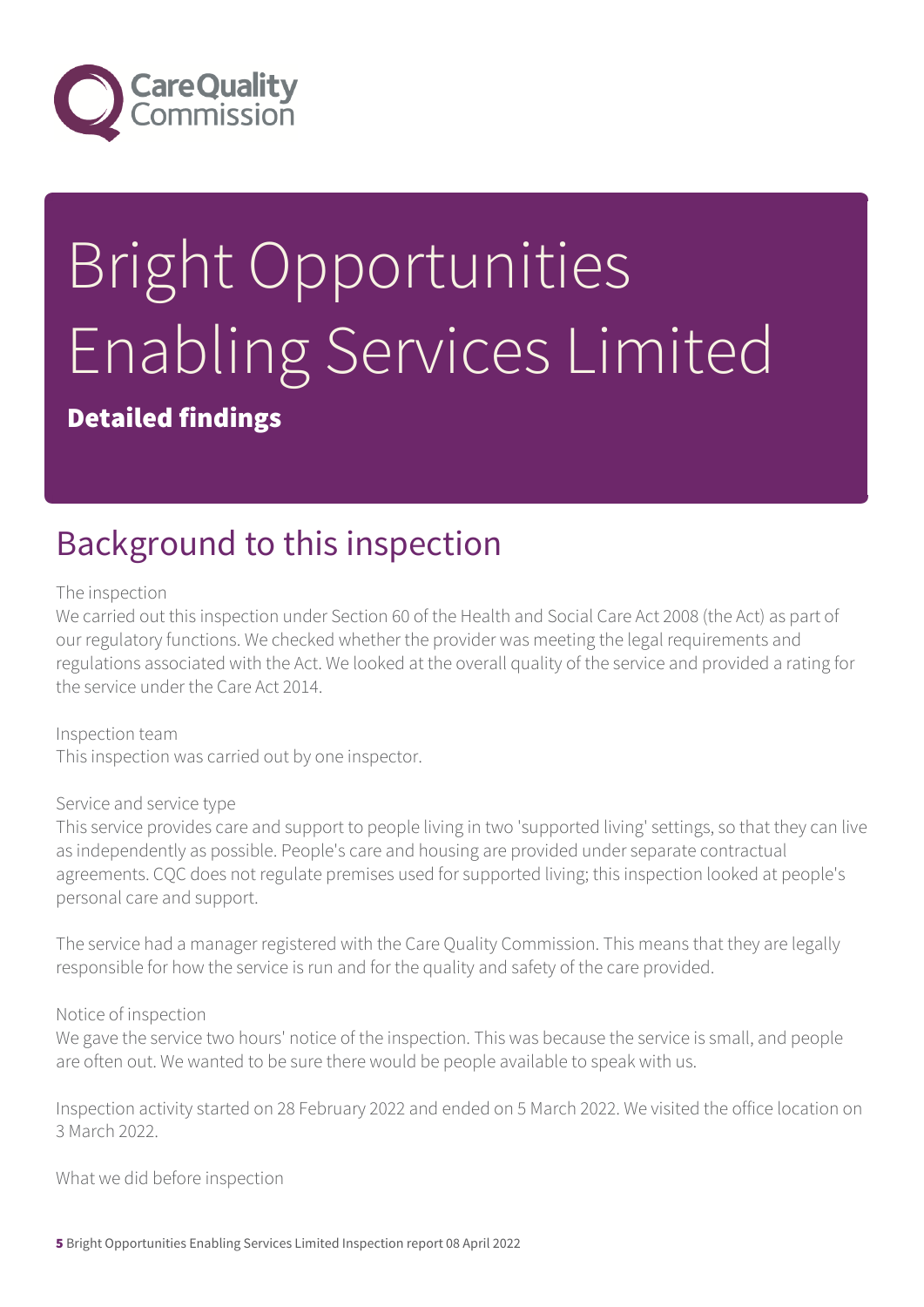We reviewed information we had received about the service since the last inspection. We sought feedback from the local authority and professionals who work with the service. We used the information the provider sent us in the provider information return (PIR). This is information providers are required to send us annually with key information about their service, what they do well, and improvements they plan to make. We used all this information to plan our inspection.

#### During the inspection

We spent time with two people who used the service and spoke with three relatives about their experience of the care provided. We spoke with six members of staff including the registered manager and care staff. We reviewed a range of records. This included four people's care records and their medicine records. We looked at four staff files in relation to recruitment and staff supervision. A variety of records relating to the management of the service, including policies and procedures were reviewed.

#### After the inspection

We continued to seek clarification from the provider to validate evidence found. We looked at training data and quality assurance records. We spoke with two professionals who are connected with the service.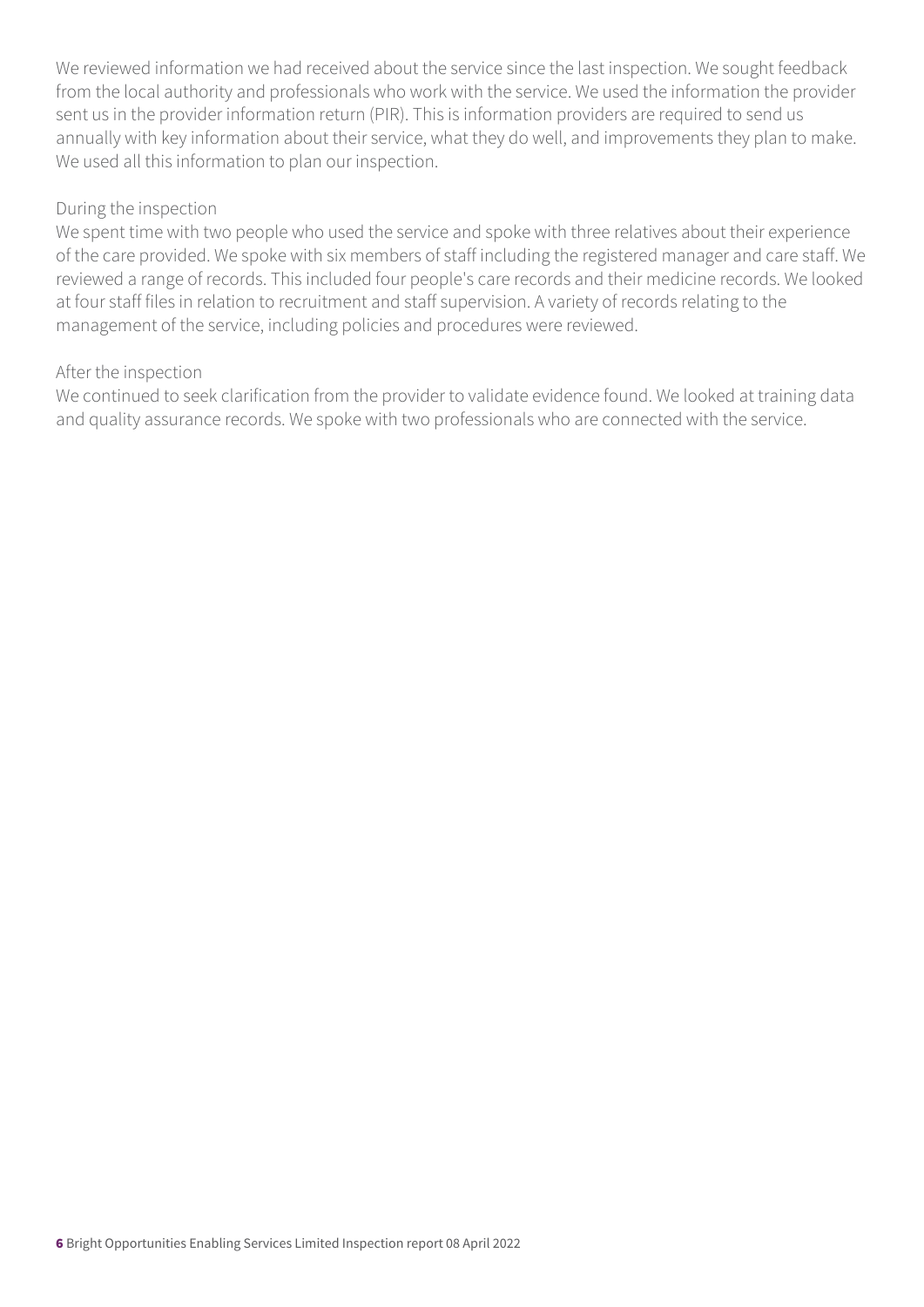### Is the service safe?

# Our findings

Safe – this means we looked for evidence that people were protected from abuse and avoidable harm.

At the last inspection this key question was rated as Good. At this inspection this key question has now deteriorated to Requires Improvement. This meant some aspects of the service were not always safe and there was limited assurance about safety. There was an increased risk that people could be harmed.

Systems and processes to safeguard people from the risk of abuse

- The provider had not recognised that some restrictions were placed on a person's liberty without lawful authorisation. Although staff believed they were doing this in the person's best interest the provider had not applied for the appropriate lawful authorisation or ensured there was an assessment to demonstrate how this benefitted the person.
- We saw records that showed a person had their belongings confiscated in response to their behaviour and were told they would not be allowed to do their normal activities if they behaved in a certain way. We raised this with the staff and registered manager and referred this to the local safeguarding authority for investigation.

The provider had not always ensured people were protected from unlawful deprivations on their liberty. This was a breach of regulation 13 (Safeguarding Service Users from Abuse and Improper Treatment) of the Health and Social Care Act 2008 (Regulated Activities) Regulations 2014.

● Where safeguarding concerns had been raised there were investigations and actions taken to prevent the same thing happening again.

Assessing risk, safety monitoring and management

- Risks to people's safety were assessed. However, there was not always clear guidance for staff about how to reduce risks to people's safety.
- One person was documented as being at risk of running into the road, the information in the risk assessment did not guide staff how to support this person safely and in the least restrictive way if this happened.
- Where risk assessments were in place they were not always reviewed in response to incidents that happened.
- Relatives told us they felt their relation was kept safe form harm. One relative said, "[Name] is very safe, the staff there know how to look after them."

Learning lessons when things go wrong

- There was not always a process to ensure lessons were learned when things had gone wrong.
- Staff documented when incidents had happened with people, but there was no process to ensure these were reviewed or responded to.
- During the inspection the registered manager took our feedback on board and implemented a system of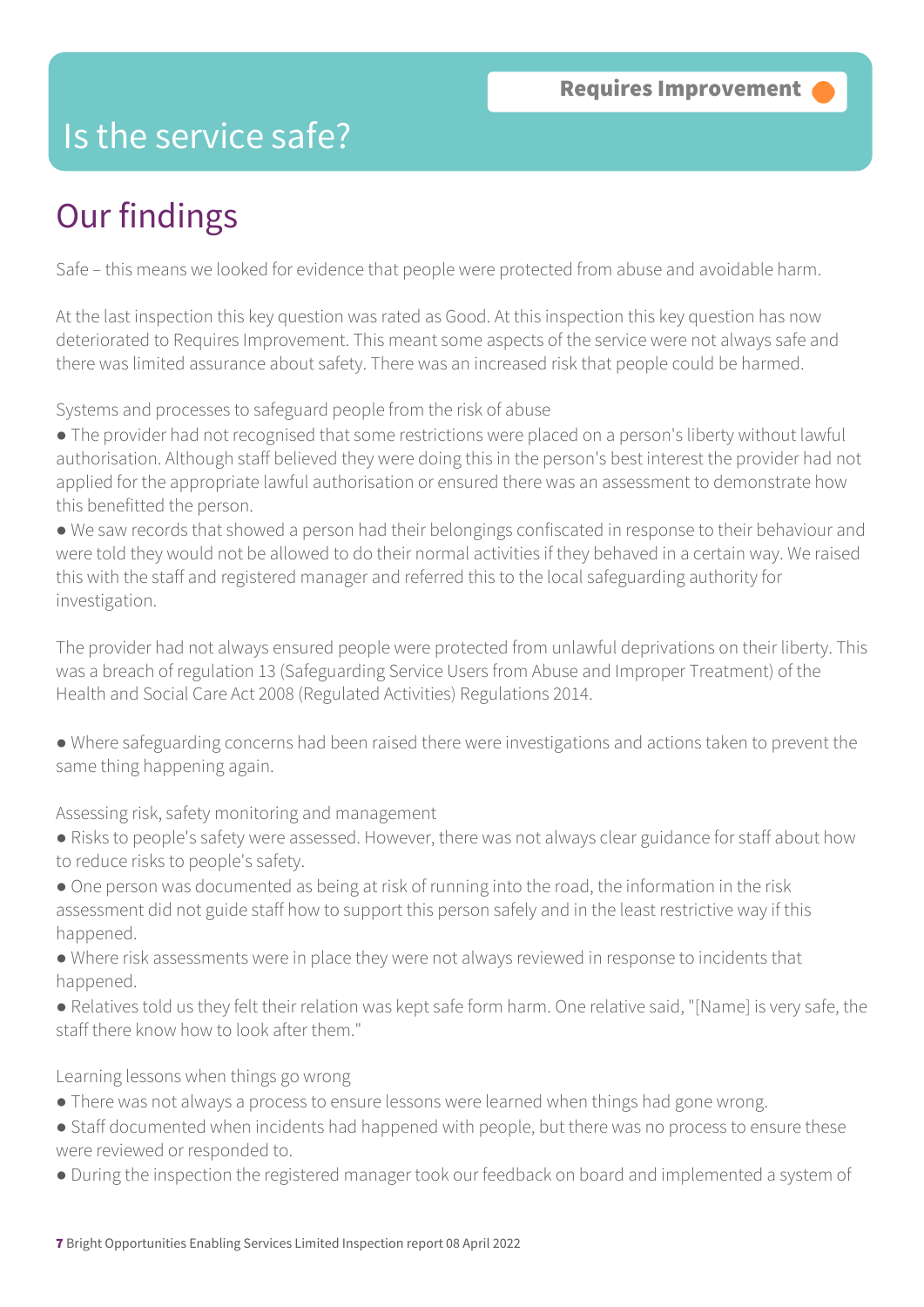incident reporting. This required a management review of incidents and recorded outcomes to ensure lessons could be learned.

● Relatives told us they were always informed when anything happened and felt they played an active role in supporting their relations to stay safe. One relative said, "Yes, I always know what happens, I can log on and see it on the system and the staff always phone me."

#### Using medicines safely

● People received their medicines as prescribed. However, when people took medicines on an as and when basis (PRN) there were not always protocols to guide staff as to how to recognise when these may be required.

● There were clear Medicine Administration Records (MAR) and an up to date medicines policy in place.

#### Staffing and recruitment

● Staff were safely recruited. The provider ensured there were pre-employment checks such as criminal records history and references from previous employers.

● There were enough staff on duty deployed effectively. This meant people received support from staff on a one to one basis as required.

● There was a low staff turnover. Most staff had worked with people for a long time. This meant people benefitted from a consistent staff team and developed close bonds with the staff.

Preventing and controlling infection

● The service used effective infection, prevention and control measures to keep people safe, and staff supported people to follow them. The service had good arrangements for keep premises clean and hygienic.

● Staff used Personal Protective Equipment (PPE) effectively and safely.

● People were supported to follow shielding and social distancing guidelines safely.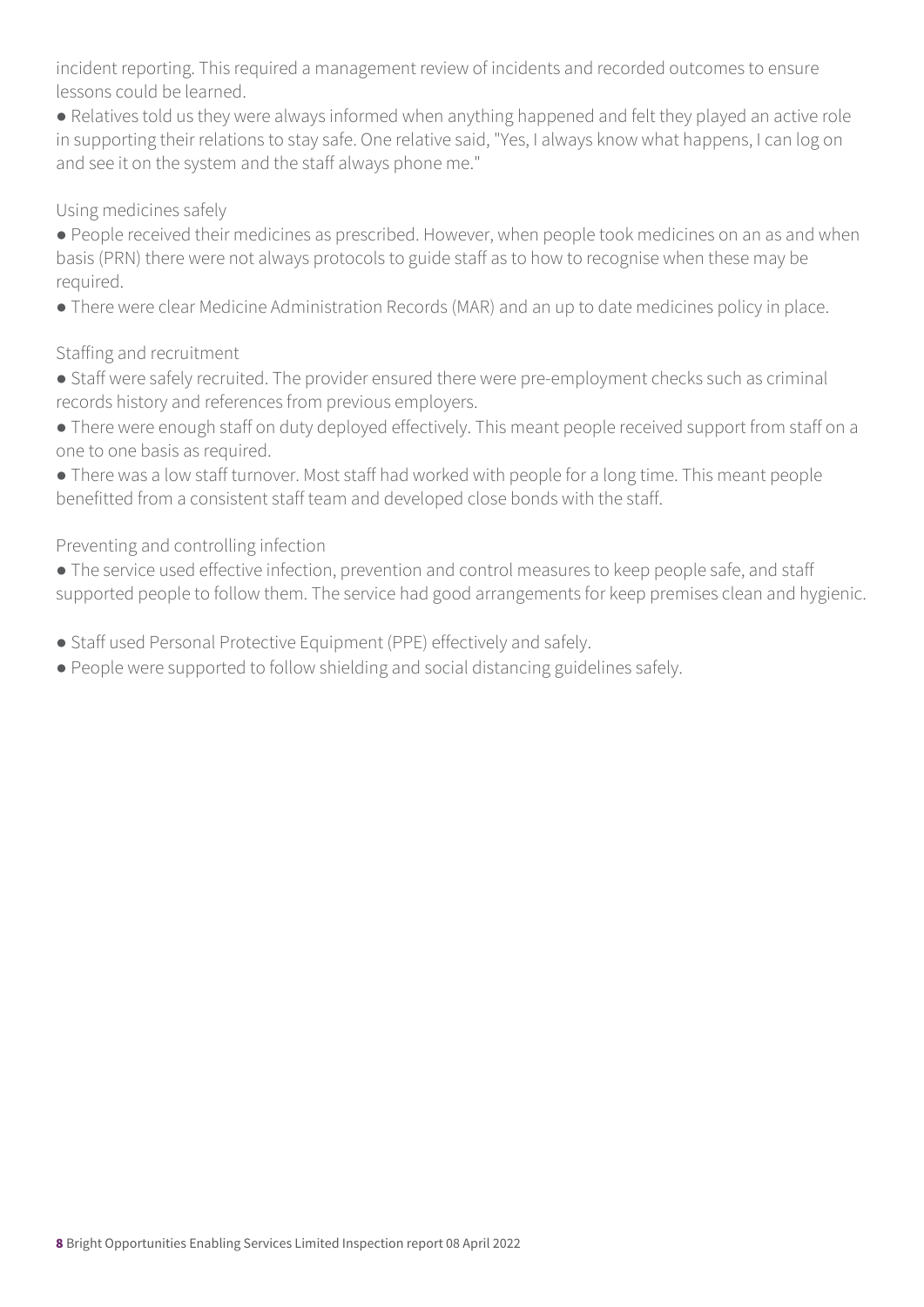### Is the service effective?

# Our findings

Effective – this means we looked for evidence that people's care, treatment and support achieved good outcomes and promoted a good quality of life, based on best available evidence.

At the last inspection this key question was rated as Good. At this inspection this key question has now deteriorated to Requires Improvement. This meant the effectiveness of people's care, treatment and support did not always achieve good outcomes or was inconsistent.

Staff support: induction, training, skills and experience

- The provider had not ensured staff always completed training to know how to meet people's needs effectively.
- There was a training programme in place for staff, but it was not clear what training was mandatory and what wasn't.
- We found some staff had not completed training in learning disability awareness, autism and mental capacity and were supporting people with these needs. There were other areas of mandatory training that not all staff had completed, such as first aid and food hygiene.
- Where staff had not passed the competency assessment at the end of the training course, they continued to support people without supervision.

The provider had not always ensured staff received appropriate training or supervision to carry out their role effectively. This was a breach of Regulation 18 (Staffing) of the Health and Social Care Act 2008 (Regulated Activities) Regulations 2014.

Immediately after the inspection the provider contacted us to assure us they had taken this feedback on board and had implemented training for the staff who had not completed all the necessary modules.

Ensuring consent to care and treatment in line with law and guidance

The Mental Capacity Act 2005 (MCA) provides a legal framework for making particular decisions on behalf of people who may lack the mental capacity to do so for themselves. The Act requires that, as far as possible, people make their own decisions and are helped to do so when needed. When they lack mental capacity to take particular decisions, any made on their behalf must be in their best interests and as least restrictive as possible.

People can only be deprived of their liberty to receive care and treatment when this is in their best interests and legally authorised under the MCA.

When people receive care and treatment in their own homes an application must be made to the Court of Protection for them to authorise people to be deprived of their liberty.

We checked whether the service was working within the principles of the MCA , and whether any conditions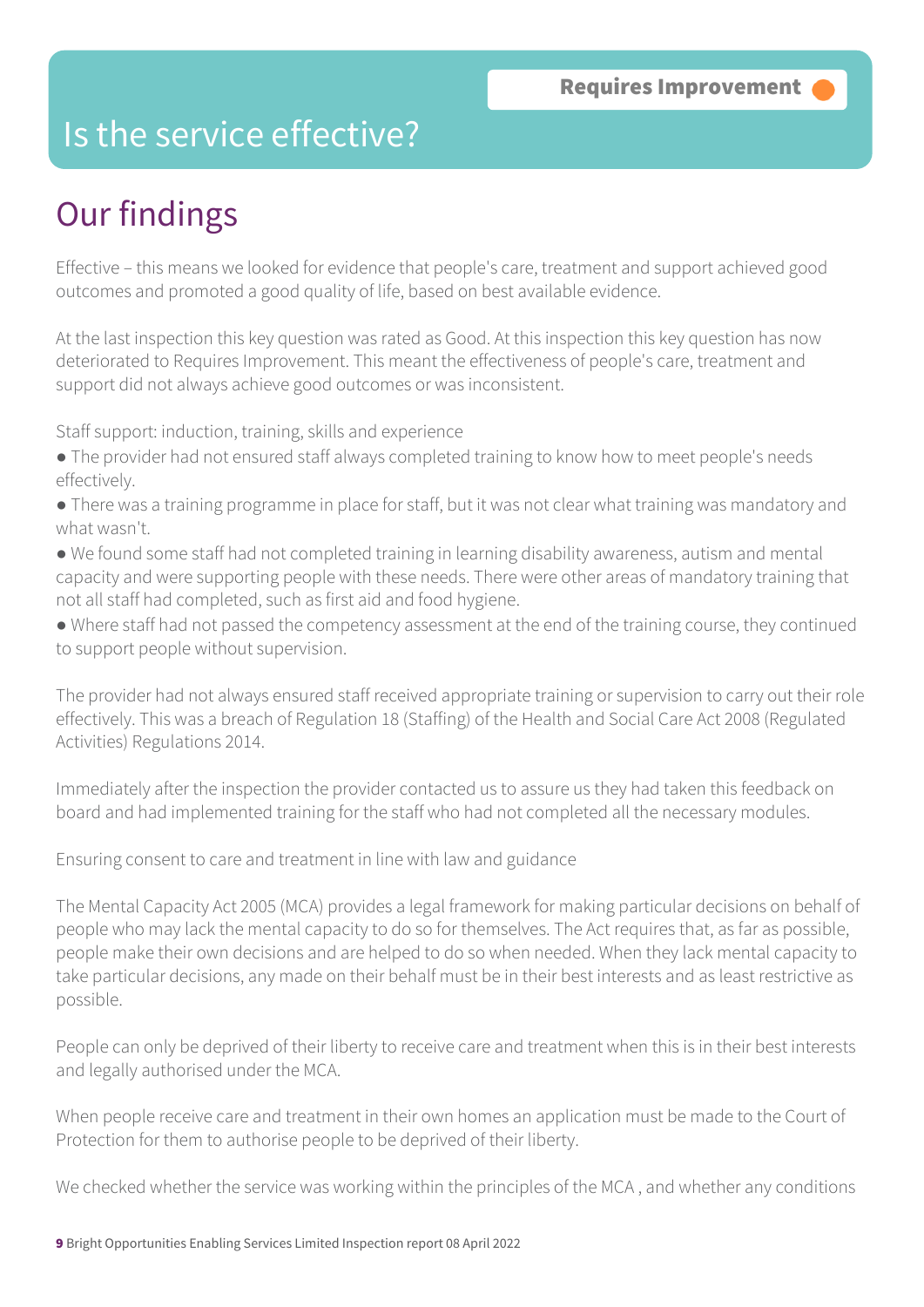on authorisations to deprive a person of their liberty had the appropriate legal authority and were being met.

● The provider was not always working in line with the MCA. People's capacity to make decisions was not always assessed. Decisions were made for people without lawful authority.

● Staff were guided to support people to make choices and be as independent as possible. However, where staff made decisions for people there were no records to demonstrate how this had been assessed as in people's best interest.

● The provider did not always recognise people's rights to behave in a certain way or to make decisions they may have felt were unwise. For example, one person had their belongings removed from them to prevent them breaking them and was told they would not be able to go out the next day if they displayed certain behaviours in the night.

● One person's care records noted they lacked capacity. This did not recognise that the person may have had the capacity to make some decisions even though they lacked capacity to make all decisions about their care needs.

● The provider was not aware if a person's relative had Lasting Power of Attorney (LPA). LPA gives the appointee the legal right to make decisions for a person. The provider told us they acted on the relative's requests that restricted a person's liberty but did not know if the relation had the legal authority to make these decisions.

We recommend the provider review care records for all people and implement a process for assessment of mental capacity and recording of best interest decisions in line with the MCA. We recommend this process is completed with involvement of people, relatives, external professionals and independent advocates where appropriate.

Assessing people's needs and choices; delivering care in line with standards, guidance and the law; Supporting people to live healthier lives, access healthcare services and support

- The provider had not always ensured that people's care records contained clear guidance for staff about how to support people effectively.
- One person's support included the use of a reward chart. Staff told us this had been implemented to motivate the person not to display behaviours that challenged. However, there was no mention of this in the person's care plan. There was no guidance for staff about how to use this in the person's best interest and in the least restrictive way for them.

● There was not always evidence of independent professional or advocacy involvement in people's care. The registered manager told us they received verbal support from external professionals and would in future ensure this was always documented.

● After the inspection an external professional contacted us to say they would initiate a review of this person's needs and this would include a multi-disciplinary team approach.

Supporting people to eat and drink enough to maintain a balanced diet

- People were supported to eat and drink enough to maintain a balanced diet.
- People were involved in choosing their food, shopping and planning their meals.
- Staff encouraged people to eat a healthy and varied diet and to monitor their weight.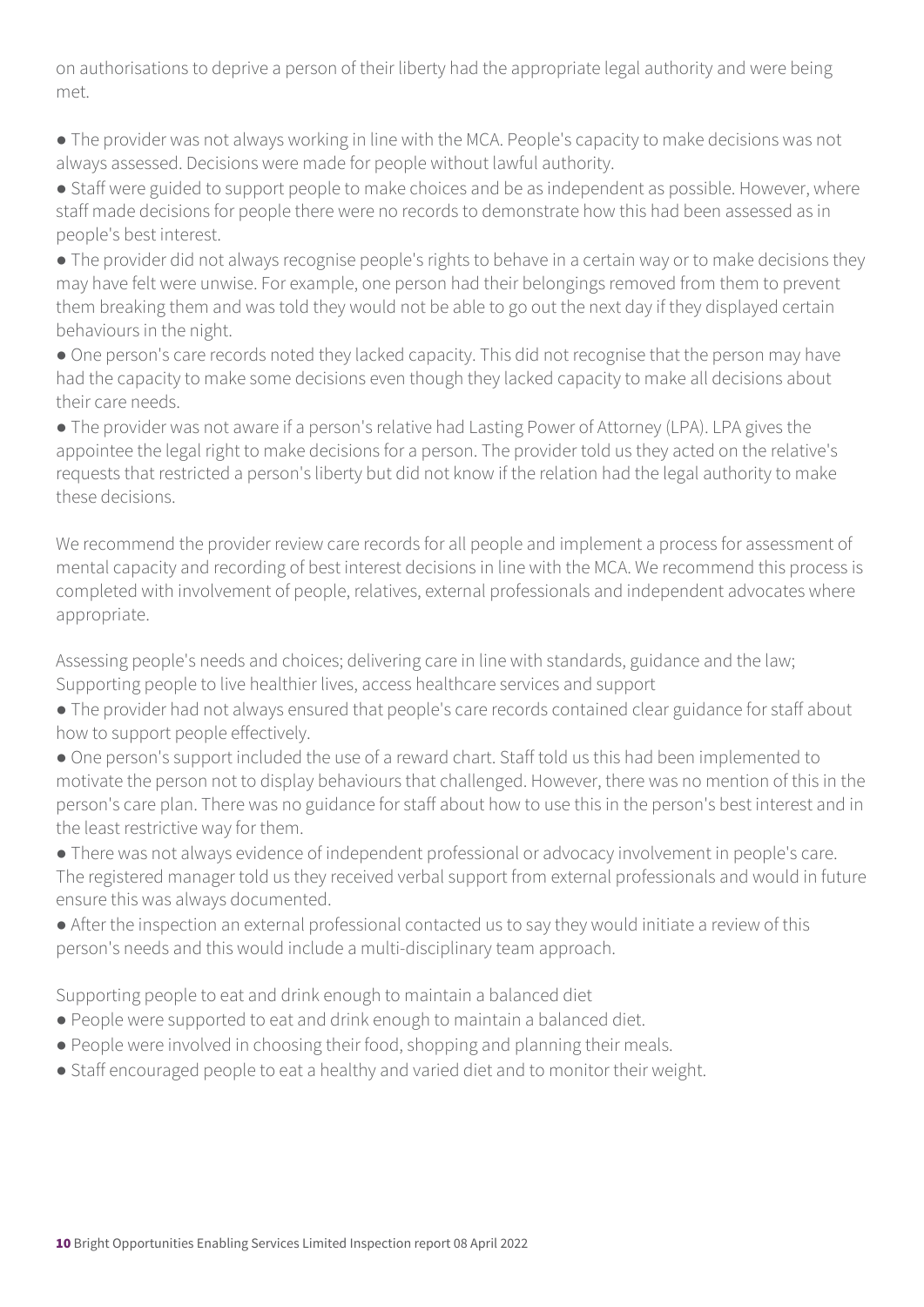### Is the service well-led?

# Our findings

Well-Led – this means we looked for evidence that service leadership, management and governance assured high-quality, person-centred care; supported learning and innovation; and promoted an open, fair culture.

At the last inspection this key question was rated as Good. At this inspection this key question has now deteriorated to Requires Improvement. This meant the service management and leadership was inconsistent. Leaders and the culture they created did not always support the delivery of high-quality, person-centred care.

Managers and staff being clear about their roles, and understanding quality performance, risks and regulatory requirements; Continuous learning and improving care

- Governance processes were not always effective. The provider had not always reviewed people's care records. Therefore, they had not identified when staff were not working in line with a person's positive behaviour support plans.
- We found entries in people's care records where staff, the registered manager and company director had documented a person's behaviours and their response to these in an undignified way. This had not been identified by the audit process.
- There was no formal review of incidents and no actions recorded to demonstrate the provider had done all they could to reduce risks in future. For example, we read in people's care records about two occasions where people had assaulted staff. There was no review of people's needs in response and no updated guidance for staff about how to support people safely.
- The provider did not always have a full understanding of their regulatory requirements. For example, the registered manager had not recognised the requirement for applications to the court of protection, mental capacity assessments or best interest decision records.

The provider had not always ensured there were systems and processes to assess, monitor and improve the quality and safety of the service. This was a breach of Regulation 17 (Good Governance) of the Health and Social Care Act 2008 (Regulated Activities) Regulations 2014.

After the inspection the registered manager assured us they had taken our feedback on board and had implemented new processes for reporting and reviewing incidents to explore and demonstrate where lessons could be learned.

Promoting a positive culture that is person-centred, open, inclusive and empowering, which achieves good outcomes for people

- Relatives, professionals and staff told us there was a culture of openness, transparency and care within the service. Relatives felt their relations achieved good outcomes.
- One relative said, "The manager has done so much for us, always available and very open."
- Staff felt there was supportive culture within the service. One staff member said, "There's always help if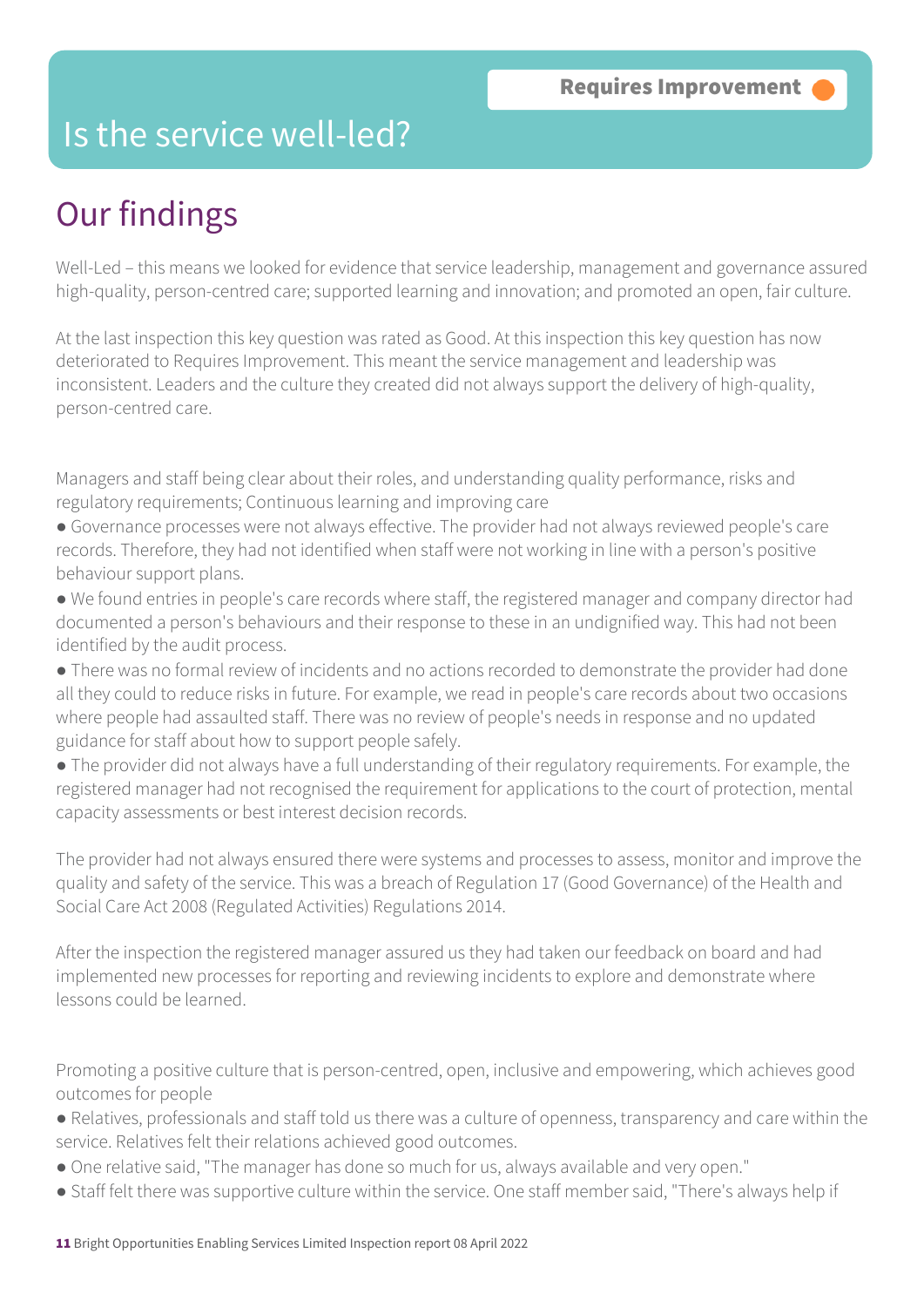you need it, we all support each other, it's about what's best for the [service users] it's never about blame."

● People's relatives were given access to the on-line care plan and recording system. Relatives told us this made them feel involved and included in their relations care.

How the provider understands and acts on the duty of candour, which is their legal responsibility to be open and honest with people when something goes wrong

• The provider met the duty of candour. Staff gave honest information about how they supported people. Relatives and professionals told us there was a culture of openness and honesty.

Engaging and involving people using the service, the public and staff, fully considering their equality characteristics; Working in partnership with others

● Relatives told us they felt the service was well-led. One relative said, "The manager is always available for us and is very accommodating."

● Professionals told us there was good partnerships working and open communication. One professional said, "Staff do appear to work in the best interest of [Name]".